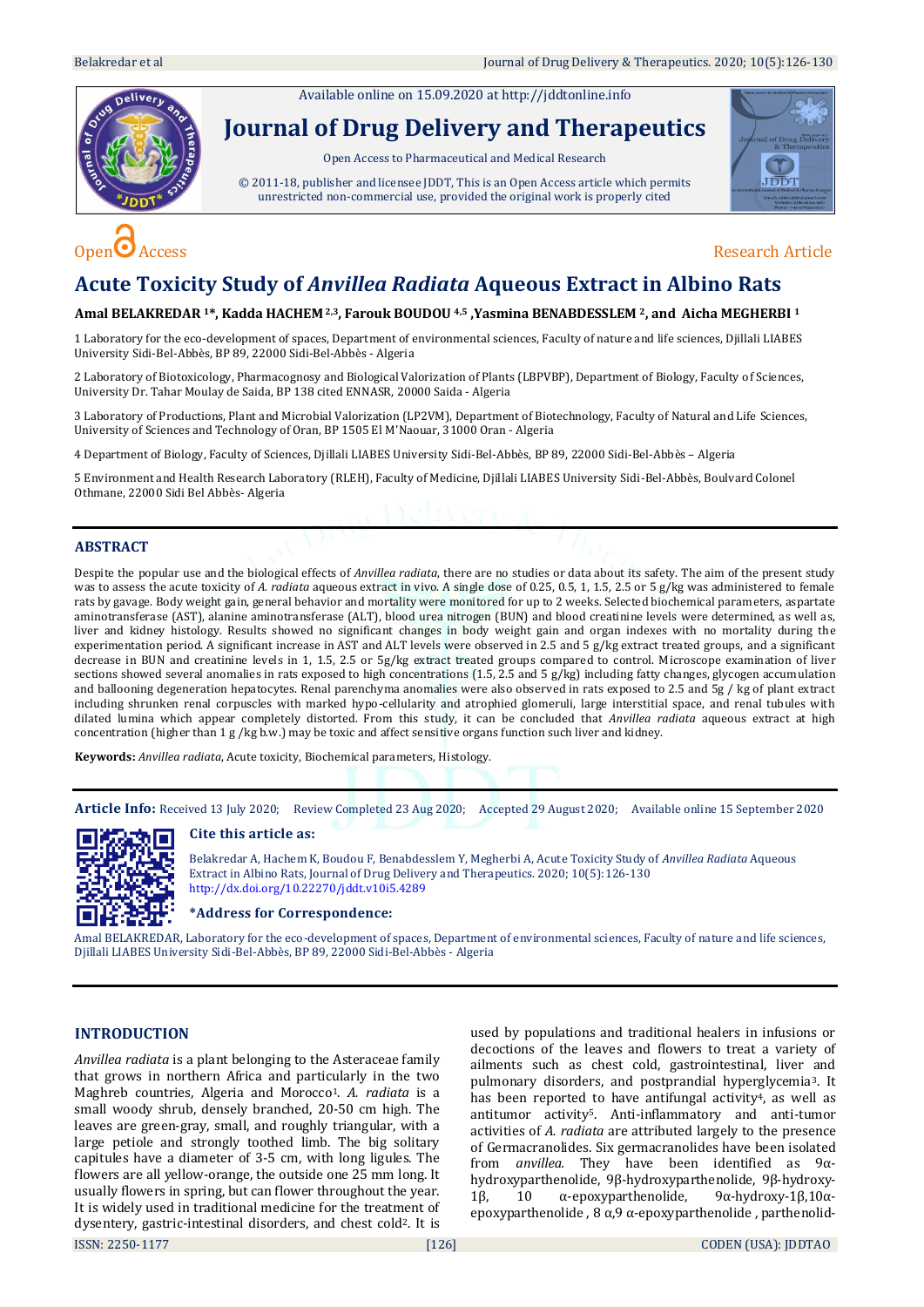9-one, and cis-parthenolid-9-one2[.](#page-4-1) Phytochemical analysis revealed also, the presence of some chemical groups such as volatile oils, fatty acids, aglycones, glycosides, tannins, flavonoids, anthracénosides, emodols, saponins, free quinones, anthraquinones, alkaloids, sterols and triterpenes[4](#page-4-3). These compounds are well known for their beneficial effects on human health and their ability to limit damage due to oxidative stress due to radical species[6,](#page-4-5) [7](#page-4-6). However, despite the traditional use and the reported benefic effects of *Anvillea radiata*, there are no reports regarding its safety or toxicity. Therefore, this study aimed to assess the effects of acute administration of *A. Radiata* aqueous extract, at different concentrations (0.25, 0.5, 1, 1.5, 2.5 or 5 g/kg bw.), on the function of sensitive organs such as liver and kidneys.

### **MATERIALS AND METHODS**

#### **Preparation of** *Anvillea radiata* **aqueous extract**

The aerial part of *Anvillea radiata* was washed in running water, dried and powdered. 10 g of the powder was boiled in 100 mL (100 °C) water bath reflux system for 15 min and then filtered with N°1 Whatman Millipore filter paper. The filtrate is combined, centrifuged at 4000 rpm for 20 min, the supernatant is concentrated to dryness using a rotary evaporator and the residue is stored at 4 ° C until use. This procedure was repeated weekly throughout the stud[y](#page-4-7)8.

#### **Animal material**

Experiments were carried out on 21 albino female rats, aged 12 weeks and weighing 192.55±06.93 g. The animals were housed in a room with a 12/12-hour light/ dark cycle, at  $22 \pm$ 2°C, and had access to *ad libitum* to water and special rodent pellet diet.

#### **Acute toxicity study**

Rats were randomly allocated into 7 groups, with 3 rats in each one. Groups 1, 2, 3, 4, 5 and 6 received respectively: 0.25, 0.5, 1, 1.5, 2.5 or 5g/kg of *Anvillea radiata* aqueous extract in a single dose by gavage compared to the control group with no treatments. The animals' body weight and general behavior were continuously monitored during the 2 weeks of experimentation. At the end of the experiment, the animals were sacrificed in the morning after fasting for 12 hours and anesthetizing with diethyl ether in a large desiccato[r](#page-4-8)9. After incision of the abdomen, blood is collected from the inferior cava vena in heparin tubes for biochemical analysis. Aspartate aminotransferase (AST), alanine aminotransferase (ALT), blood urea nitrogen (BUN) and blood creatinine levels were determined by colorimetric methods using Chronolab kit. Livers and kidneys are carefully removed, separated from their fat tissues, rinsed with saline solution, and weighed in order to calculate the

corresponding index (organ weight / body weight ratio)<sup>[10](#page-4-9)</sup>, before being used in histological study according to standard techniques: after formalin fixation, paraffin embedding, and hematoxylin-eosin staining [11](#page-4-10).

#### **Statistical Analysis**

Results were represented as mean  $\pm$  SE. The data were analyzed by using one-way analysis of variance (ANOVA) followed by the Tukey-test using SigmaPlot version 11.0. P values <0.05 were considered significant.

# **RESULTS**

The acute administration of *Anvillea radiata* aqueous extract to albino female rats showed no significant changes in body weight and body organs, and no mortality during the whole experimentation. However, the animals exposed to higher doses showed some side effects like Anxiety and diarrhea (Table 1). Table 2 showed that no significant changes were observed in either body weight gain or organ index during the experimental period. Figure 1 shows dose-dependent changes in blood biochemical parameters of aqueous extract exposed animals compared to control. Liver function biomarkers show a significant increase in AST and ALT levels in groups 5 and 6 receiving respectively 2.5 and 5 g/kg *Anvillea radiata* aqueous extract. While, biomarkers of renal function indicate a significant decrease in BUN and creatinine levels in groups 3, 4, 5 and 6 receiving respectively 1, 1.5, 2.5 and 5  $g/kg$  of plant extract as compared to control animals. Histological study in liver reveals a normal architecture in control group with normal appearance of hepatocytes and kupffer cells (Figures 2-a). While the observation of histological sections of *Anvillea radiata* aqueous extract treated groups (Figure 2-b, c and d) shows several anomalies namely: fatty change (Steatosis), glycogen accumulation and ballooning degeneration of hepatocytes. Microscopic examination of control rats' kidney sections showed normal renal parenchyma architecture of consisting of renal corpuscle, composed of glomeruli, Bowman's capsule and Bowman's space (BS), and a normal tubular system composed of proximal convoluted tubule and distal convoluted tubule, with a thin interstitial tissue and blood vessels (Figure 3-a and b). However, several abnormalities were observed in renal cortex and medulla of kidney sections of the group 5 and 6, exposed to 2.5 and 5g / kg of plant extract. Among the detected anomalies we noticed: shrunken renal corpuscles with marked hypocellularity and atrophied glomeruli, large interstitial space, and renal tubules with dilated lumina which appear completely distorted (Figure 3-c and d).

| Doses $(g/kg)$ | <b>Behaviour</b> | <b>Mortality</b> | <b>Further signs</b> |  |
|----------------|------------------|------------------|----------------------|--|
| 0              | None             | None<br>None     |                      |  |
| 0.25           | None             | None             | None                 |  |
| 0.5            | None             | None             | None                 |  |
|                | None             | None             | None                 |  |
| 1.5            | None             | None             | Diarrhea             |  |
| 2.5            | Anxiety          | Diarrhea<br>None |                      |  |
| 5              | Anxiety          | None<br>Diarrhea |                      |  |

Table 1: The behavioral monitoring, mortality and other signs.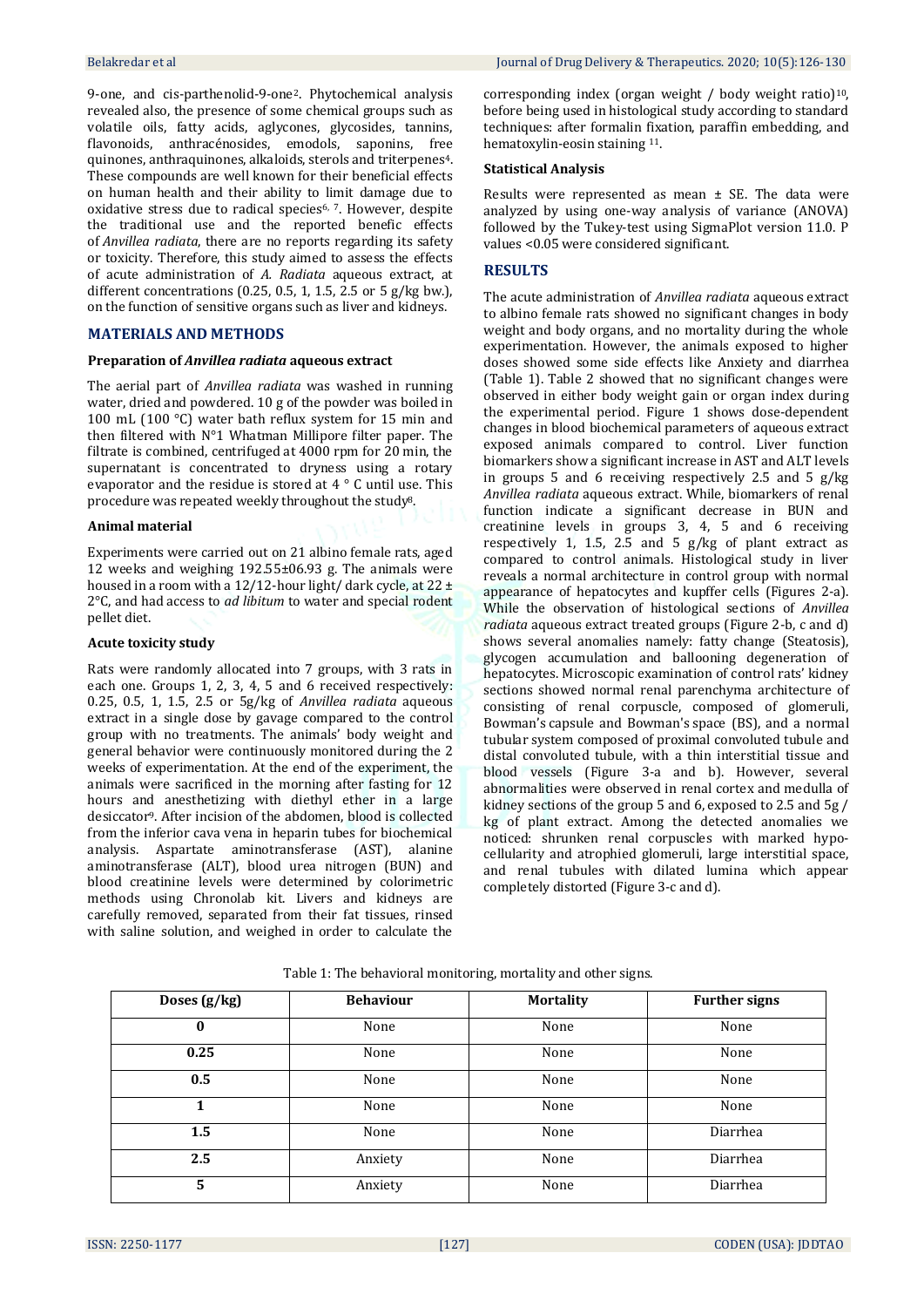| Groups         | Initial body      | <b>Final body</b>  | Body weight                    | Liver                        | Right kidney                 | Left kidnev                  |
|----------------|-------------------|--------------------|--------------------------------|------------------------------|------------------------------|------------------------------|
|                | weight $(g)$      | weight $(g)$       | gain (g)                       | index $(\% )$                | weight $(g)$                 | weight $(g)$                 |
| Control        | $159.50\pm 62.40$ | 181.00±67.87       | $22.00 \pm 04.86$ a            | $4.29 \pm 0.38$ a            | $0.43 \pm 0.03$ <sup>a</sup> | $0.44 \pm 0.04$ <sup>a</sup> |
| G1             | 178.00±06.24      | $191.33 \pm 07.75$ | $13.33 \pm 01.76$ a            | $3.34\pm0.47$ <sup>a</sup>   | $0.28 \pm 0.06$ <sup>a</sup> | $0.27 \pm 0.03$ <sup>a</sup> |
| G2             | 194.00±05.86      | $210.67 \pm 04.33$ | $16.67 \pm 0.376$ a            | $3.60 \pm 0.49$ <sup>a</sup> | $0.25 \pm 0.02$ <sup>a</sup> | $0.27 \pm 0.02$ <sup>a</sup> |
| G <sub>3</sub> | 179.00±08.14      | 195.33+12.44       | $16.33 + 04.70a$               | $3.41 + 0.50$ a              | $0.27 + 0.05$ a              | $0.27 \pm 0.04$ <sup>a</sup> |
| G4             | 178.00±14.36      | $204.66 \pm 11.10$ | $17.66 \pm 0.328$ a            | $4.02 \pm 0.36$ <sup>a</sup> | $0.25 \pm 0.03$ <sup>a</sup> | $0.26 \pm 0.02$ <sup>a</sup> |
| G5             | 203.00±25.81      | 222.00±22.68       | $19.00 \pm 04.00$ a            | $3.86 \pm 0.73$ <sup>a</sup> | $0.36 \pm 0.05$ <sup>a</sup> | $0.33 \pm 0.04$ <sup>a</sup> |
| G6             | 236.33±20.76      | $251.00 \pm 18.03$ | $20.00 \pm 14.67$ <sup>a</sup> | $3.18 \pm 0.78$ <sup>a</sup> | $0.26 \pm 0.07$ <sup>a</sup> | $0.29 \pm 0.12$ <sup>a</sup> |

Table 2: Effect of *Anvillea radiata* aqueous extract on body weight and organ index.

Data are expressed as means ± SE (n=3). A comparison between groups was made using the Tukey-test. Column not sharing a common letter (a-g) differ significantly at  $p < 0.05$ .



Figure 1: Effect of *Anvillea radiata* aqueous extract on rats' blood serum selected biochemical parameters. A: Aspartate aminotransferase (AST) level; B: alanine aminotransferase (ALT) level; C: Blood urea nitrogen (BUN) level; D: Blood creatinine levels; Data are expressed as means ± SE (n=3). A comparison between groups was made using the Tukey-test. Bars not sharing a common letter (a–g) differ significantly at p < 0.05.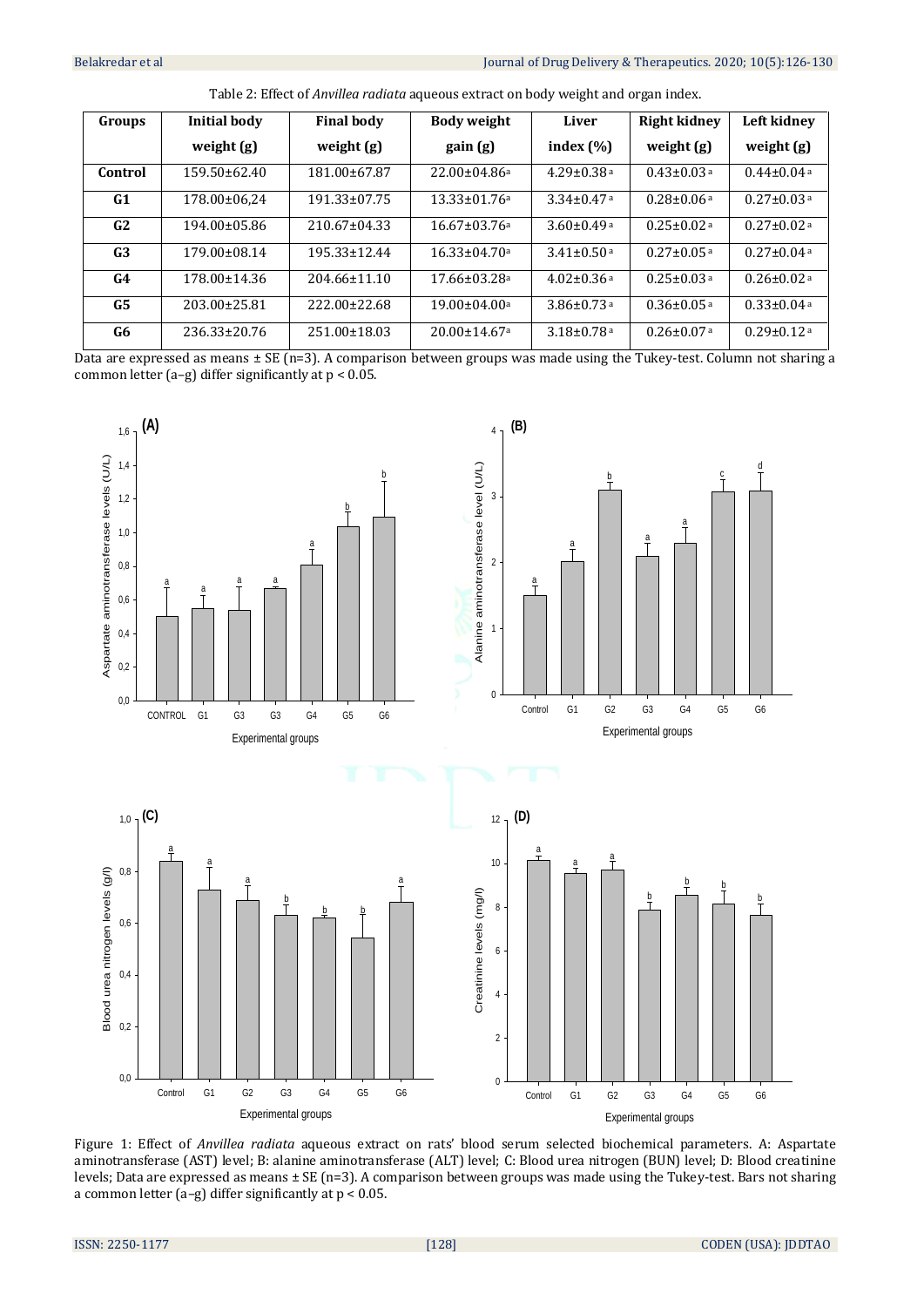

Figure 2: Effect of *Anvillea radiata* aqueous extract on histological morphology of rat liver. a: Control group showing a normal architecture of liver with normal appearance of hepatocytes (arrows) and kupffer cells (arrowheads). b: Rat treated with a dose of 1.5g/Kg B.W. showing a mix of fatty change or Steatosis, (arrowhead) and glycogen accumulation (arrows); c: Rat treated with a dose of 2.5 mg/Kg B.W. showing fatty change (arrows); d: Rat treated with a dose of 5g/ Kg B.W. showing ballooning degeneration hepatocytes (arrows). Hematoxylin and eosin staining (×100).



Figure 3: Effect of *Anvillea radiata* aqueous extract on histological morphology of rat kidney. a-b: Renal cortex and medulla respectively showing normal renal parenchyma architecture consisting of renal corpuscle (black circle) composed of glomeruli (G), Bowman's capsule (BC) and Bowman's space (BS); a tubular system composed of proximal convoluted tubule (PCT) and distal convoluted tubule (DCT); a thin interstitial tissue (IT) and blood vessels (BV). c-d: Renal cortex and medulla respectively showing the abnormalities detected in group 5 and 6 exposed to 2.5 and 5g / kg of extract; among the detected anomalies: shrunken renal corpuscles with marked hypo-cellularity and atrophied glomeruli (arrows), large interstitial space (asterisk) and renal tubules with dilated lumina and appear completely distorted (black stars). Hematoxylin and eosin staining (×100).